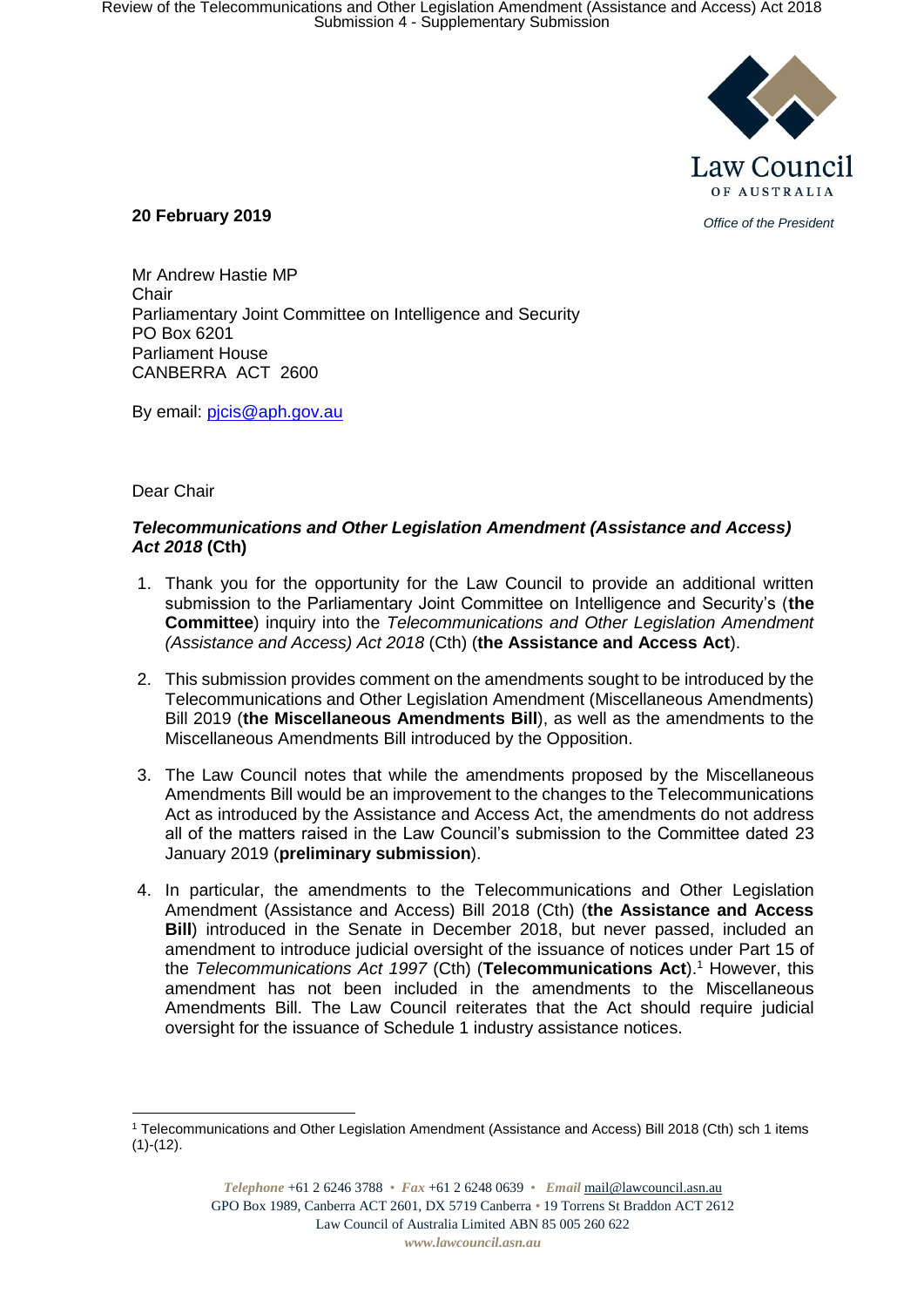## *The Bill*

- 5. The Miscellaneous Amendments Bill proposes to amend paragraph 6(1D)(b) of the *Independent National Security Legislation Monitor Act 2010* (Cth) to require the Independent National Security Legislation Monitor (**INSLM**) to review the Assistance and Access Act before the end of the 18-month period beginning on the date the Assistance and Access Act received Royal Assent on 8 December 2018.<sup>2</sup> The Law Council considers that this amendment was required due to the hasty manner in which the Assistance and Access Act was passed in December 2018. Nonetheless, as expressed in the Law Council's preliminary submission, the Law Council supports the review of the Assistance and Access Act by the expert body.<sup>3</sup>
- 6. Schedule 2 of the Miscellaneous Amendments Bill proposes to reintroduce the Australian Commission for Law Enforcement Integrity and state and territory independent commissions against corruption to the list of agencies deemed to be an 'interception agency' for the purposes of Part 15 of Telecommunications Act. The Law Council recognises that the exclusion of these agencies from the list of 'interception agency' in the Assistance and Access Act, as passed by both houses in December 2018, was consistent with the Committee's recommendation in its Advisory Report on the Assistance and Access Bill. <sup>4</sup> The Law Council acknowledges the Committee's statement that the Miscellaneous Amendments Bill proposes to reinclude the abovementioned agencies in the list of 'interception agency' on its recommendation.<sup>5</sup> The Law Council does not oppose this amendment.

## *The Opposition's amendments to the Miscellaneous Amendments Bill*

- 7. On 14 February 2019, amendments introduced by the Opposition to section 317ZG of the Telecommunications Act, and the related definitions in 317B, were passed by the Senate.<sup>6</sup> The Law Council supports these amendments to 'systemic weakness or systemic vulnerability' in the Telecommunications Act, as was noted in the Law Council's preliminary submission.<sup>7</sup>
- 8. Further amendments to the Miscellaneous Amendments Bill, yet to be voted on in the Senate, include amendments to limit technical assistance requests (**TAR**) and technical assistance notices (TAN) to 'listed acts or things'.<sup>8</sup> In the Law Council's preliminary submission, the Law Council supported the Government amendments to the Assistance and Access Bill which sought to render the 'listed acts or things' exhaustive.<sup>9</sup>

- <sup>5</sup> Commonwealth, *Parliamentary Debates,* House of Representatives, 12 February 2019, 76 (Tony Smith).
- <sup>6</sup> Telecommunications and Other Legislation Amendment (Miscellaneous Amendments) Bill 2019 sch 3 items 1-6.
- <sup>7</sup> Law Council of Australia, Submission No 4 to the Parliamentary Joint Committee on Intelligence and Security, *Telecommunications and Other Legislation Amendment (Assistance and Access) Act 2018* (Cth) (23 January 2019) 27-31.

<sup>1</sup> <sup>2</sup> Telecommunications and Other Legislation Amendment (Miscellaneous Amendments) Bill 2019 sch 1 item 1. <sup>3</sup> Law Council of Australia, Submission No 4 to the Parliamentary Joint Committee on Intelligence and

Security, *Telecommunications and Other Legislation Amendment (Assistance and Access) Act 2018* (Cth) (23 January 2019) 27.

<sup>4</sup> Parliamentary Joint Committee on Intelligence and Security, Parliament of Australia, *Advisory Report on the Telecommunications and Other Legislation Amendment (Assistance and Access) Bill 2018*, December 2018, ix [2.4].

<sup>8</sup> Telecommunications and Other Legislation Amendment (Miscellaneous Amendments) Bill 2019 sch 4 items 1-4.

<sup>9</sup> Law Council of Australia, Submission No 4 to the Parliamentary Joint Committee on Intelligence and Security, *Telecommunications and Other Legislation Amendment (Assistance and Access) Act 2018* (Cth) (23 January 2019) 24.